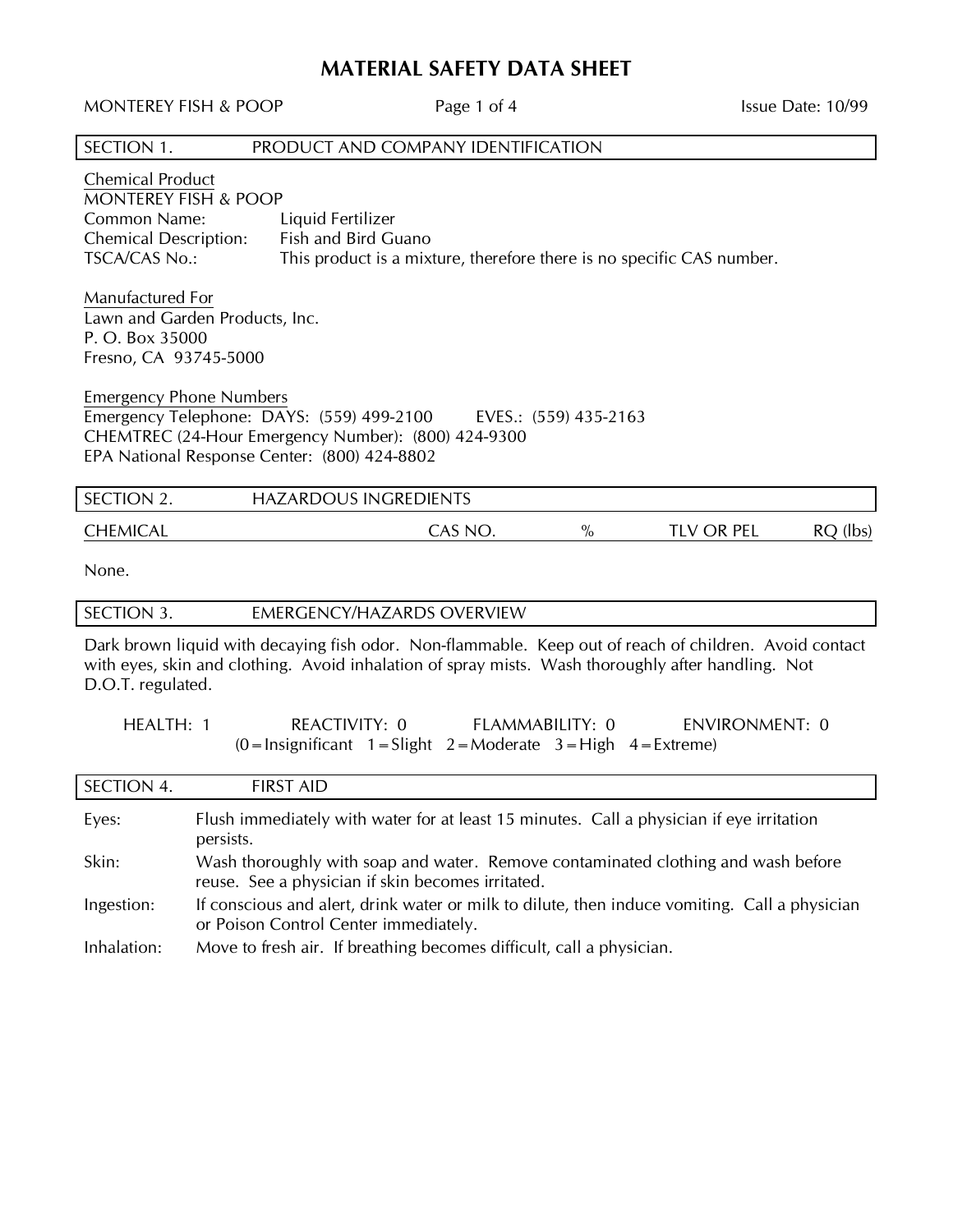# SECTION 5. FIRE AND EXPLOSION HAZARDS

| Flash Point:                                              | $>$ 200 $\degree$ F.                         |
|-----------------------------------------------------------|----------------------------------------------|
| Test Method:                                              | Not pertinent.                               |
| LEL Flammable Limits:                                     | Not pertinent.                               |
| <b>UEL Flammable Limits:</b>                              | Not pertinent.                               |
| <b>Autoignition Temperature:</b>                          | Not pertinent.                               |
| <b>Flammability Classification:</b>                       | Non-flammable.                               |
| Known Hazardous Products of Combustion:                   | None.                                        |
| Properties that Initiate/Contribute to Intensity of Fire: | None.                                        |
| Potential For Dust Explosion:                             | None.                                        |
| Reactions that Release Flammable Gases or Vapors:         | Not known.                                   |
| Potential For Release of Flammable Vapors:                | None.                                        |
| Unusual Fire & Explosion Hazards:                         | None.                                        |
| Extinguishing Media:                                      | Water, foam, CO <sub>2</sub> , dry chemical. |
| Special Firefighting Procedures:                          | Wear positive pressure, self-contained       |
|                                                           | breathing apparatus and goggles. Avoid       |
|                                                           | smoke inhalation. Contain any liquid runoff. |

| SECTION 6. |  | <b>SPILLS AND LEAKS</b> |  |  |  |  |  |  |
|------------|--|-------------------------|--|--|--|--|--|--|
|            |  |                         |  |  |  |  |  |  |

Containment: Prevent product spillage from entering drinking water supplies or streams. Clean Up: Sweep, scoop, or vacuum discharged material. Evacuation: Not necessary.

| SECTION 7.               |                                | STORAGE AND HANDLING                                                                                                                                                                                                                                 |  |  |
|--------------------------|--------------------------------|------------------------------------------------------------------------------------------------------------------------------------------------------------------------------------------------------------------------------------------------------|--|--|
| Storage:                 |                                | Store in plastic or stainless steel container in a cool, well-ventilated, dry place at<br>temperatures above 40°F. Do not store in contact with aluminum or copper.<br>Do not store near food or feeds. Do not stack pallets more than two (2) high. |  |  |
| Transfer Equipment:      |                                | Transfer product using chemical-resistant plastic or stainless steel tanks, pumps,<br>valves, etc.                                                                                                                                                   |  |  |
| Work/Hygienic Practices: |                                | Keep out of reach of children. Avoid contact with eyes, skin and clothing.<br>Avoid inhalation of spray mists. Wash thoroughly with water after handling.                                                                                            |  |  |
| <b>SECTION 8.</b>        |                                | PERSONAL PROTECTIVE EQUIPMENT                                                                                                                                                                                                                        |  |  |
| Eyes:                    |                                | Chemical dust/splash goggles or full-face shield to prevent eye contact. As a general rule,<br>do not wear contact lenses when handling.                                                                                                             |  |  |
| Skin:                    | Impervious gloves and clothes. |                                                                                                                                                                                                                                                      |  |  |
| Respiratory:             |                                | Not normally needed. If use generates an aerosol mist or respiratory irritation, use NIOSH-<br>approved dust/mist respirator (such as 3M #8710).                                                                                                     |  |  |

Ventilation: Recommended but no TLV established.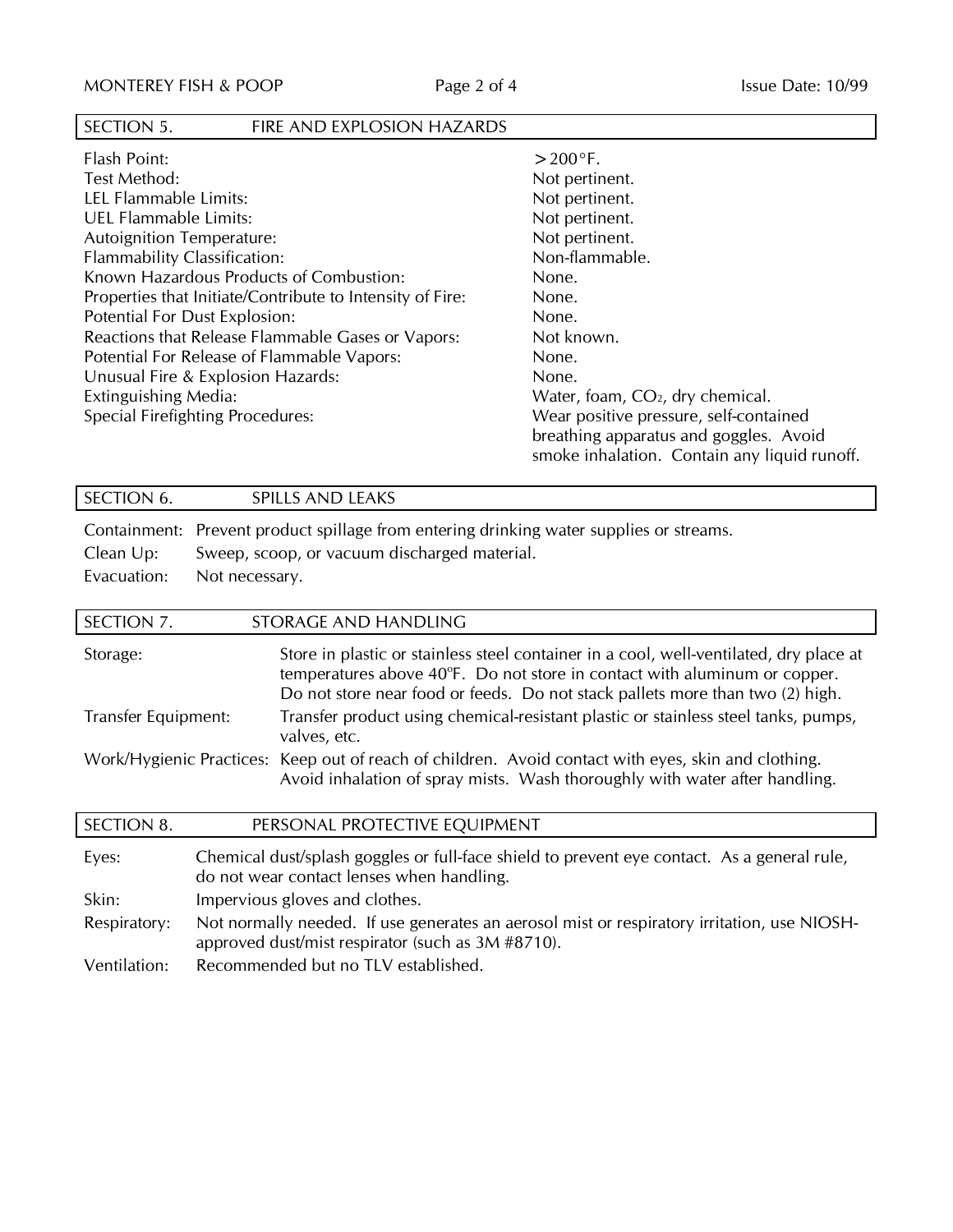# SECTION 9. PHYSICAL AND CHEMICAL DATA

Appearance: Dark brown liquid. Odor: Decaying fish. pH: 4.9 Vapor Pressure: Not applicable. Vapor Density  $(Air = 1)$ : Not applicable. Boiling Point: Not applicable. Freezing Point: Not available. Density: 10.0 lb./gal. Evaporation Rate: Same as water. Viscosity: Not available. % Volatile 2008 2012 10:00 Not available. Octanol/Water Partition Coefficient: Not available.<br>
Saturated Vapor Concentration: Not available. Saturated Vapor Concentration:

### SECTION 10. STABILITY AND REACTIVITY

| Stability:                               | Stable.        |
|------------------------------------------|----------------|
| <b>Conditions To Avoid:</b>              | Not available. |
| Incompatibility:                         | Not available. |
| <b>Hazardous Decomposition Products:</b> | None expected. |
| Hazardous Polymerization:                | Not available. |

## SECTION 11. POTENTIAL HEALTH EFFECTS

| <b>Acute Effects:</b> |                                                                                        |
|-----------------------|----------------------------------------------------------------------------------------|
| Eyes:                 | Mild irritant. May cause redness and/or burning.                                       |
| Skin:                 | No known adverse effects suspected.                                                    |
| Ingestion:            | Causes nausea, vomiting, abdominal cramps, and diarrhea.                               |
| Inhalation:           | None expected but aerosol mist may cause mild irritation of nasal mucous<br>membranes. |
| Subchronic Effects:   | None known.                                                                            |
| Chronic Effects:      | None known.                                                                            |

# SECTION 12. ECOLOGICAL INFORMATION Algal/Lemna Growth Inhibition: Not known. Toxicity to Fish and Invertebrates: Not known. Toxicity to Plants: Not known. Toxicity in Birds: Not known.

### SECTION 13. DISPOSAL

Do not contaminate lakes, streams, ponds, estuaries, oceans or other waters by discharge of waste effluents or equipment washwaters. Dispose of waste effluents according to state and local regulations. Also, chemical additions or other alterations of this product may invalidate any disposal information in this MSDS. Therefore, consult local waste regulators for proper disposal. Do not discharge.